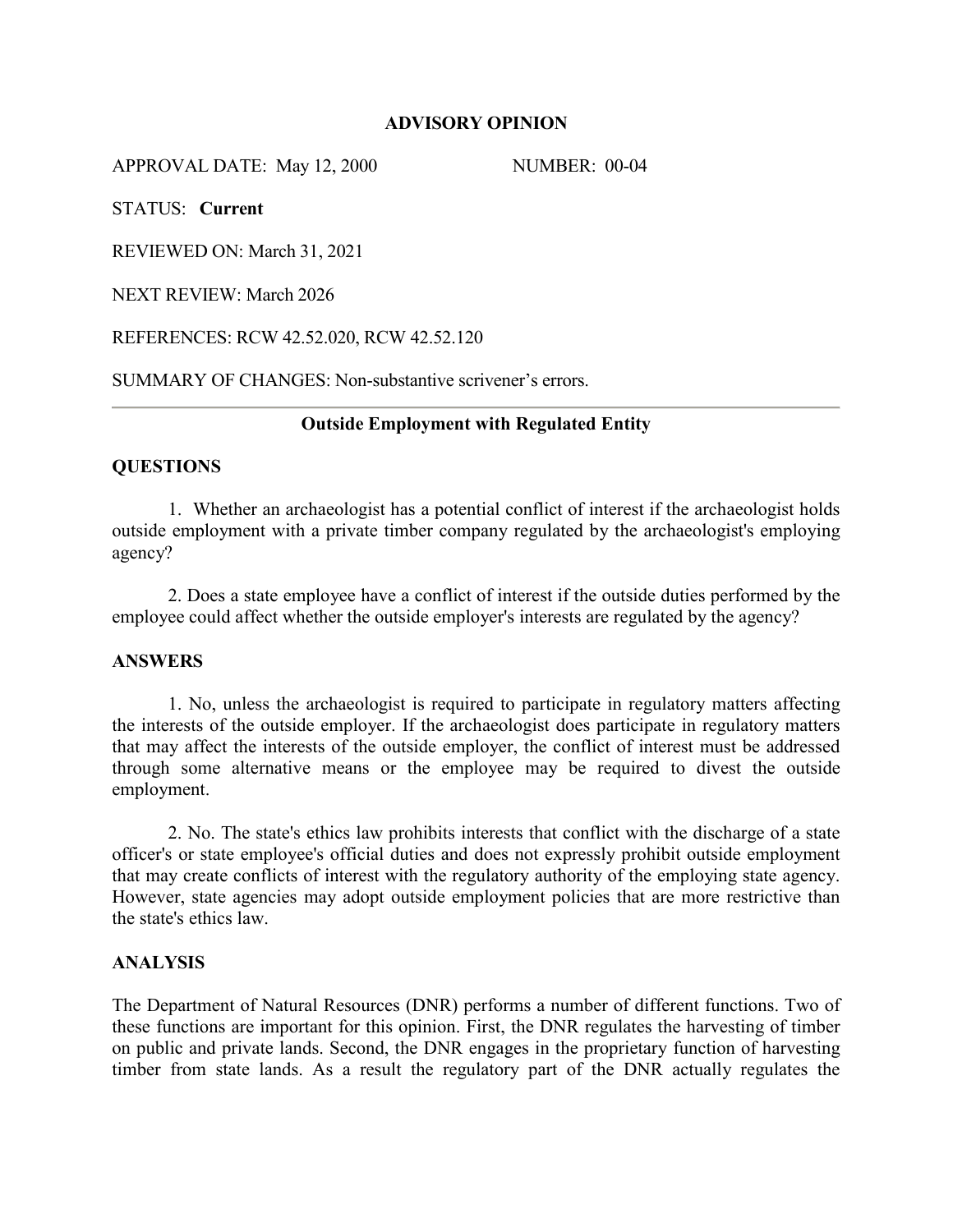proprietary part of the agency. The DNR has adopted policies to separate these two functions, although it is possible that an employee who works on the proprietary side of the agency could be called upon to work on the regulatory side.

As part of the agency's timber harvesting function, the DNR employs an archaeologist who serves as the proprietary expert on archaeological and cultural resources on state land. As the proprietary expert, the archaeologist is required to: (1) ensure the protection of archaeological and cultural resources in accordance with the department's polices and relevant laws; (2) coordinate with tribal entities to develop archaeological and cultural protection plans for state trust land management activities; (3) review and consult on archaeological and cultural resources sites and plans; (4) perform site inspections and surveys; and, (5) assist other regions and perform other duties as required. In general, the archaeologist performs duties that are not regulatory in nature, but the employee might be required to participate in regulatory activities based on the needs of the agency.

Because of the skills and competencies required by this position, it is possible that the archaeologist may hold outside employment with other persons, including private timber companies that are subject to agency regulation.

The agency has two concerns under RCW 42.52. First, how does an agency apply conflict of interest provisions under the state's ethics law to situations where the agency's archaeologist may be required by the agency to participate in the performance of regulatory functions that affect the interests of the employee's outside employer? Second, whether the employee could have a conflict of interest if he or she works for an outside employer that is regulated by the employee's state agency, and when the performance of outside duties could affect the exercise of regulatory authority over the outside employer?

On the question of whether a state employee can accept employment with an outside employer regulated by the employee's state agency, the Board considered two questions relevant to this question in Advisory Opinion 97-03:

May a state officer or employee of a regulatory agency conduct an outside business or accept outside employment doing work that the officer or employee would regulate as part of his or her official duties; and,

May a state officer or employee accept employment from a person regulated by the agency if the employment is unrelated to the officer's or employee's official duties and the officer or employee does not actually participate in the regulation of the employer?

The Board answered the first question in the negative, but affirmed that state employees could accept outside employment from a regulated entity provided they did not participate in the regulation of that entity. Emphasis added. However, if a state employee subsequently participates in the regulation of an outside employer, receipt of compensation from that employer would be prohibited under RCW 42.52.120(1)(d) which provides: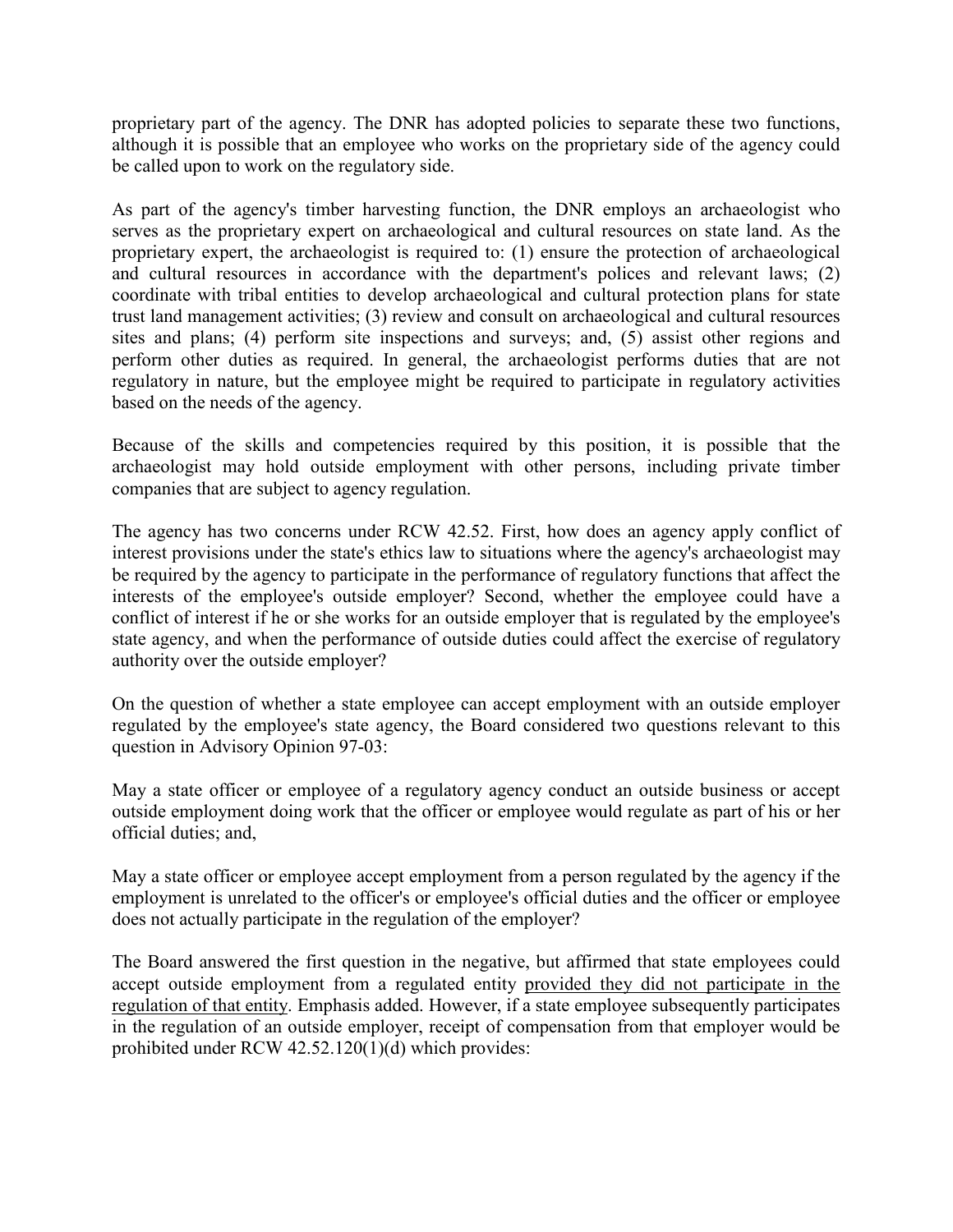(1) No state officer or state employee may receive any thing of economic value under any contract or grant outside of his or her official duties. The prohibition in this subsection does not apply where the state officer or state employee has complied with RCW 42.52.030(2) or each of the following conditions are met:

. . .

(d) The contract or grant is neither performed for nor compensated by any person from whom such officer or employee would be prohibited by RCW 42.52.150(4) from receiving a gift.

The Board explained the prohibition against receiving compensation from an outside employer by way of example:

If the revenue auditor audited his or her outside employer, they [sic] would have to give up the outside employment because they [sic] would be receiving compensation from a person they regulate and they are participating in regulatory matters. The application of this rule may make outside employment in some areas difficult. For example, the revenue auditor may be able to have someone else do the audit of the employer. This may be more difficult in other regulatory jobs. For example, the fish and wildlife employee may not be in a position to do his or her job if there are some charter boat operators that they [sic] did not want to regulate owing to considerations of outside employment.

Using the Board's analysis in Advisory Opinion 97-03, the archaeologist could accept outside employment for a private timber company provided he or she did not participate in regulatory matters affecting the interests of the outside employer. However, if the archaeologist were called on by the agency to participate in a regulatory matter affecting the interests of the outside employer, and no alternative means were available to otherwise redress the conflict of interest, the archaeologist would have to divest the outside employment to avoid a violation of RCW 42.52.120(1)(d).

The second question concerns a much broader conflict of interest issue, and asks the Board to determine whether a state employee who does not participate in regulatory actions may receive outside compensation from a regulated entity if the performance of outside duties could affect the agency's regulatory actions. [Emphasis added]

In this case, the state employee performs duties as a project archaeologist for the state and as a consulting archaeologist for the outside employer. The duties performed in both positions are substantially similar and include: surveying of timber harvests; providing advice on compliance with state law; preparing Washington State site forms; preparing reports that conform with Association for Washington Archaeology guidelines; and, sending reports and site forms to the Office of Archaeology and Historic Preservation. As an archaeologist, the state employee is obligated to identify and record archaeological sites that may be of cultural and historic interest.

Archaeological and historical sites are regulated by the Forest Practices Division of the Department of Natural Resources. Pursuant to WAC 222-16-050: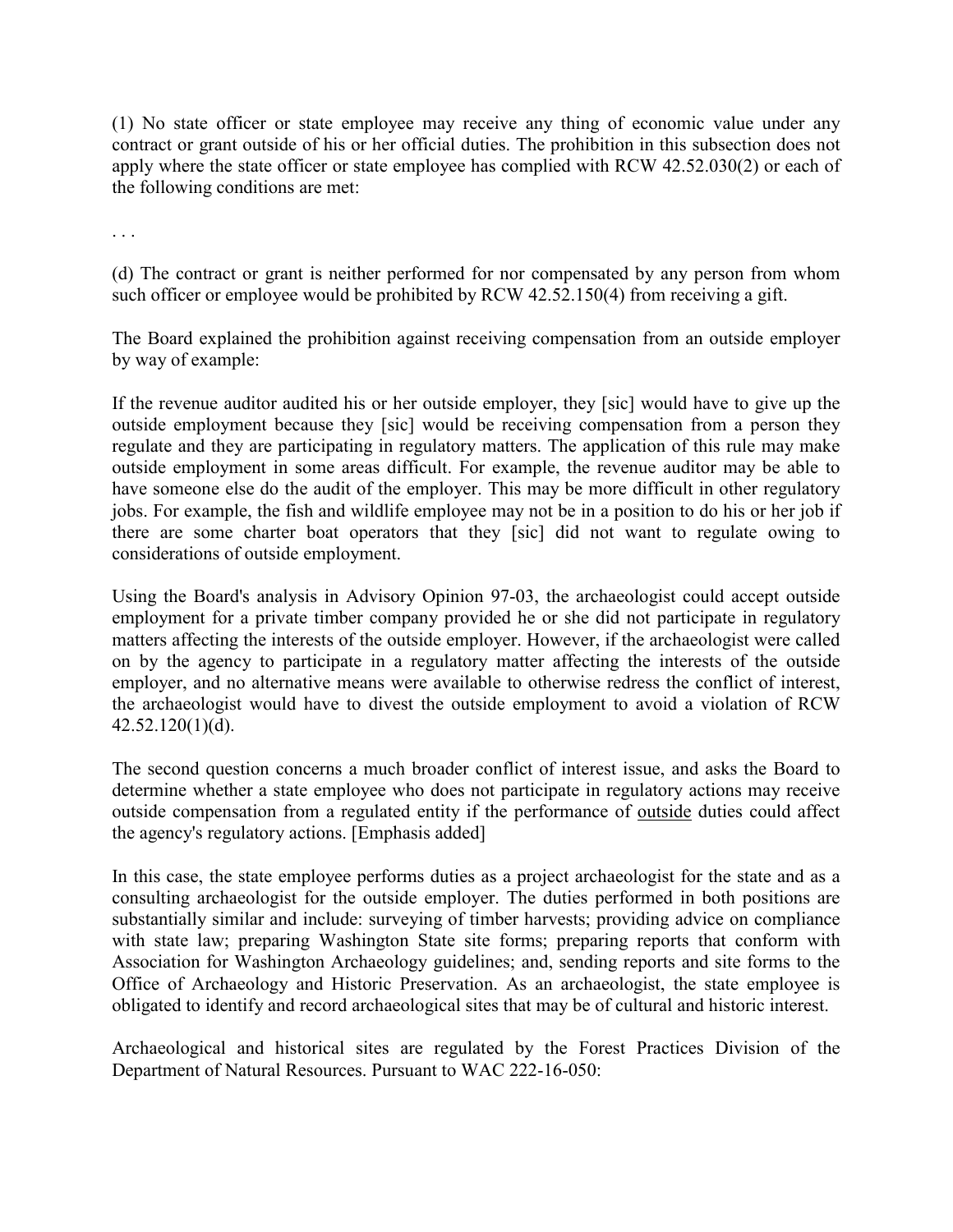(1) "Class IV - special." Except as provided in WAC  $222$ -16-051, application to conduct forest practices involving the following circumstances requires an environmental checklist in compliance with the State Environmental Policy Act (SEPA), and SEPA guidelines, as they have been determined to have potential for a substantial impact on the environment. It may be determined that additional information or a detailed environmental statement is required before these forest practices may be approved.

. . .

(f) Timber harvest, construction of roads, landings, rock quarries, gravel pits, borrow pits, and spoil disposal on the following except in (f)(iv) of this section:

(i) Archaeological or historic archaeological resources as defined in RCW 27.53.030; or

(ii)Historic sites eligible for listing on the National Register of Historic Places or the Washington Heritage Register as determined by the Washington state department of archaeology and historic preservation; or

(iii) Sites containing evidence of Native American cairns, graves, or glyptic records, as provided for in chapters 27.44 and 27.53 RCW. The department of archaeology and historic preservation shall consult with the affected Indian tribes in identifying such sites.

The concern raised by the agency is that the employee's outside employment as a consulting archaeologist may conflict with the agency's authority to regulate forest practices by the outside employer. For example, as a consulting archaeologist, the employee may have divided loyalties between the obligation to identify archaeological sites, and the financial impact that such an identification could have on the outside employer's ability to harvest timber if a site became subject to a forest practices permit.

The issue here is what kind of conflicts of interest does the ethics law prohibit. RCW 45.52.020 provides:

> No state officer or state employee may have an interest, financial or otherwise, direct or indirect, or engage in a business or transaction or professional activity, or incur an obligation of any nature, that is in conflict with the proper discharge of the state officer's or state employee's official duties.

(Emphasis added.)

The focus of RCW 42.52.020 is on a conflict that interferes with the performance of the officer's or employee's official duties. In Opinion 97-03 the Board explained potential conflicts with the performance of official duties as follows:

In our opinion, there is a conflict with the proper discharge of an officer's or employee's official duties if the officer or employee works in the same area that he or she regulates. This conflict can